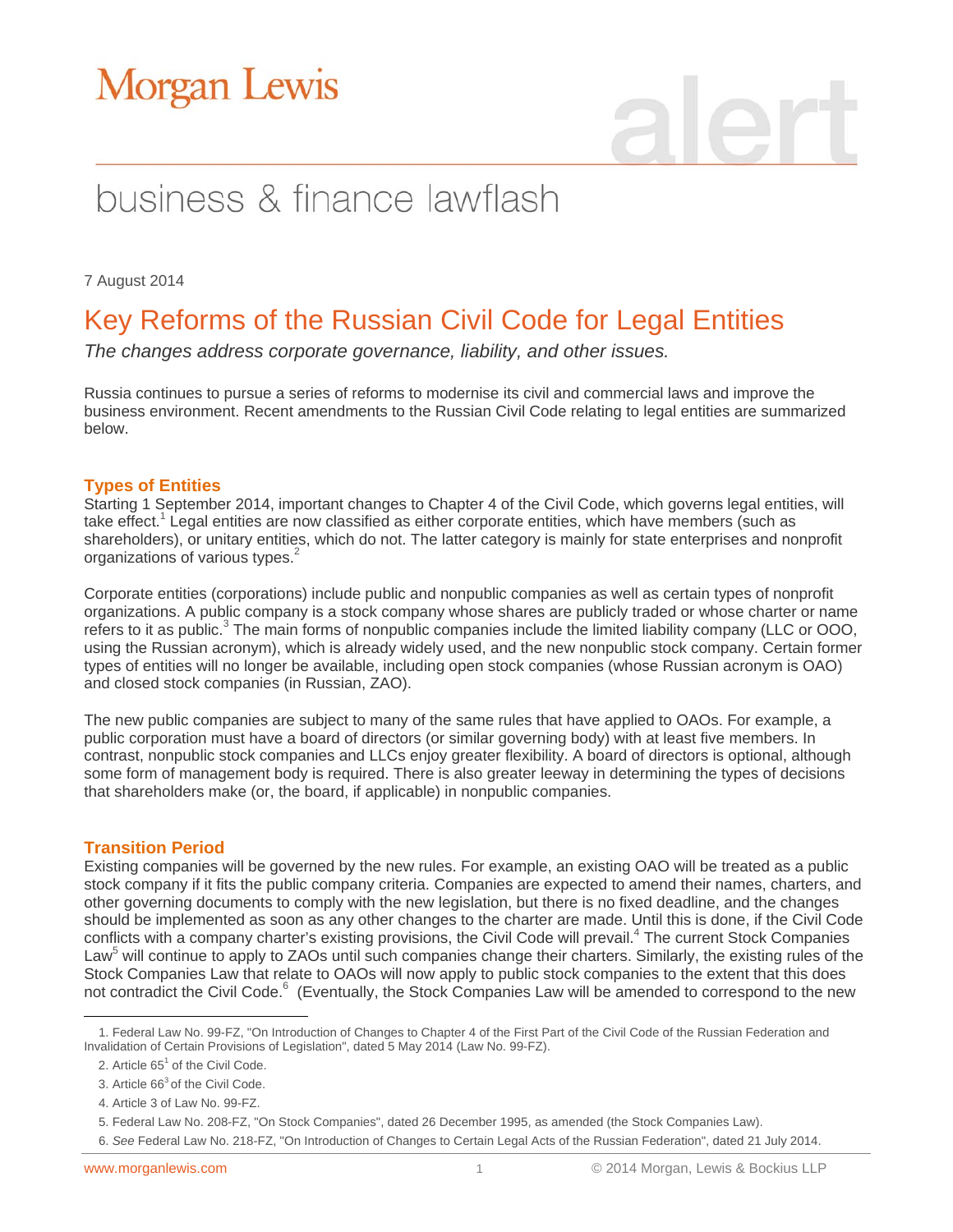Civil Code changes.)

#### **Shareholder Voting Rights**

Additional protections are available for shareholders in nonpublic companies, as set forth in revised Article 66 of the Civil Code. Voting rights may differ from the percentage of equity ownership, thus allowing a minority shareholder to have "disproportional" veto rights over certain decisions. Such rights must be expressly provided in the charter or a corporate agreement (see details below), and a description of the rights or such agreement must be formally recorded in the Unified State Register of Legal Entities, which is a publicly available database of all legal entities.

#### **Shareholder Obligations**

New Article 65<sup>2</sup> imposes certain mandatory duties for all members of a corporation, such as a shareholder in a stock company or "participant" in an LLC. These duties include abstaining from disclosing confidential information, participating in decisions essential for the entity's continued existence, and refraining from actions that are known to be harmful for the entity or that would "materially complicate" or render impossible the pursuit of the entity's fundamental goals. These obligations are drafted somewhat more broadly than in prior Russian company laws and should be reviewed carefully by potential investors. Although no monetary liability is specified for breach, claims may presumably be brought for damages under general civil law principles, Russian company laws, or an entity's own internal governance documents.

#### **Right to Expel a Shareholder**

Under a well-established rule, Article 10 of the LLC Law<sup>7</sup> allows the participants in an LLC to force the mandatory withdrawal of a participant who has substantially breached his or her obligations or materially complicated or rendered impossible the entity's activities. Now, revised Article 67 of the Civil Code grants corresponding rights to shareholders in nonpublic stock companies. A shareholder who has committed such misconduct may be required to sell his or her shares back to the company and, in exchange, will receive the shares' "actual value" (which is not defined in the Civil Code, but may be interpreted by reference to the equivalent rule in the LLC Law<sup>8</sup>). Such expulsion is a new concept for Russian stock companies.

#### **Rights of Board Members**

New Article 65 $3$  of the Civil Code establishes certain rights for the members of a board of directors (or similar governing body) of a public or nonpublic corporation, with the goal to improve corporate governance and compliance. These include the right to receive information about the business, review accounting and other internal documentation, challenge certain transactions that may be harmful to the company, and initiate damage claims on behalf of the company against officers, executives, or controlling persons whose actions have caused harm. This is an important new provision that strengthens and clarifies directors' power to protect the company's interests.

#### **Shareholder Meetings**

New Articles 65<sup>3</sup> and 67<sup>1</sup> address various aspects of the formal meetings held by shareholders or other members. Notably, Article 67<sup>1</sup> imposes new requirements for documenting the quorum, voting, and decisions made at a meeting, with the goal to reduce fraud and minimize disputes about corporate actions. For public stock companies, an independent registrar<sup>9</sup> must certify the meeting minutes. For nonpublic companies under certain

 $\overline{a}$ 

<sup>7.</sup> Federal Law No. 14-FZ, "On Limited Liability Companies", of 8 February 1998, as amended (the LLC Law).

<sup>8.</sup> Under Article 14 of the LLC Law, the "actual value" of a participant's share is equal to a pro rata share of the company's net assets.

<sup>9.</sup> Because of an earlier amendment to the Civil Code, all stock companies must arrange for a licensed, independent registrar to maintain their share registers by 1 October 2014. *See* Article 149 of the Civil Code and Article 3 of Federal Law No. 142-FZ, dated 2 July 2013.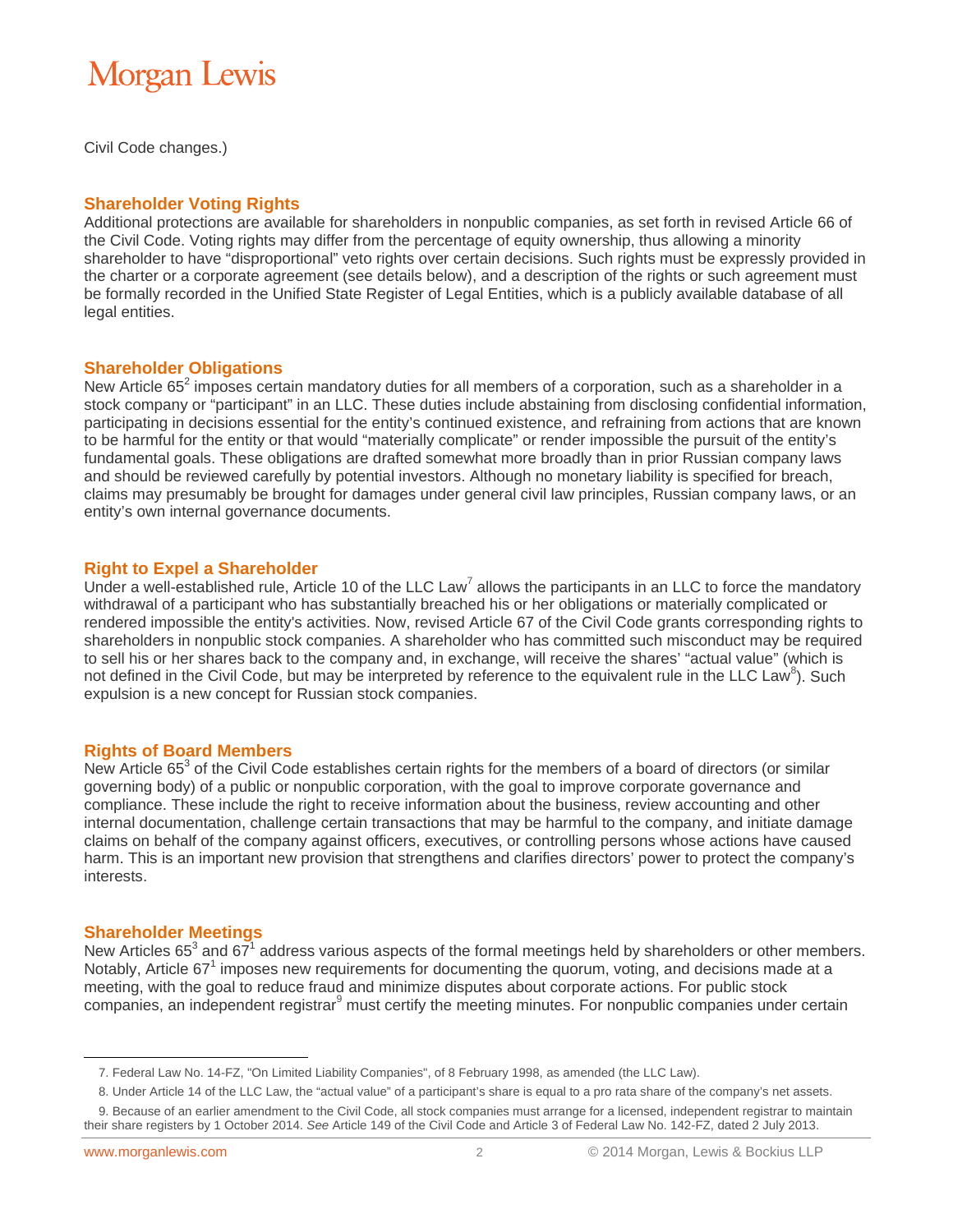circumstances, a notary must do so.<sup>10</sup>

#### **Corporate Agreements**

Although shareholder agreements have been recognized in Russian law since at least 2009, new Article  $67^2$ introduces the concept of a corporate agreement, which is a generic concept that covers agreements between shareholders in a stock company, participants in an LLC, and certain agreements that include third parties. Such an agreement may impose obligations with respect to voting, corporate governance, restrictions on share transfers, put-and-call options, and exit mechanisms. The new Civil Code amendments also address the following related matters:

- Creditors and certain other third parties may enter into a corporate agreement with shareholders to secure their "legitimate interests". For example, this rule may apparently be used by lenders to enforce covenants in finance documents or counterparties in acquisition agreements that wish to enforce precompletion covenants regarding business conduct. Such a concept is new in Russian law.
- Foreign law may be chosen to govern a corporate agreement under certain circumstances, such as when one of the parties is a non-Russian person or entity (subject to a number of limitations).<sup>1</sup>

Certain disclosure requirements apply. Shareholders who are parties to a corporate agreement must inform the company, and public companies may be required to disclose further details under the Stock Companies Law or securities legislation. When a corporate agreement results in certain parties obtaining effective majority control of a company or exceeding certain thresholds of voting power, prior approval from the Russian competition authority or other bodies may be required.<sup>12</sup>

#### **Company Representatives and Joint Signatures**

Several new provisions in the Civil Code will facilitate internal controls, for example, so that a company may require dual or multiple persons to sign contracts or manage bank accounts if it desires. In particular, under Articles 53 and 65<sup>3</sup>, a corporation may authorize one or more persons to act on its behalf, either separately or jointly, without a power of attorney. Corresponding information must be included in the charter and the Unified State Register of Legal Entities. Previously, such "joint signature" and similar arrangements were difficult to implement in Russian companies.

#### **Liability of Shareholders or Controlling Persons**

Several new provisions address liability issues. Under new Article  $53<sup>1</sup>$  of the Civil Code, a "controlling person" of a legal entity may be held directly liable for losses that the entity suffers because of his or her "fault", and any agreement that seeks to limit or waive such liability will not be valid. Generally, a controlling person is anyone who holds the power to determine the entity's actions, including the right to direct the actions of officers or executives. When a controlling person causes losses, officers and executives may all be held jointly and severally liable. (A parent entity may also be held jointly liable with a subsidiary for actions directed by the parent or made with its consent.<sup>13</sup>) Liability may also apply to shareholders or controlling persons when the company is a foreign legal entity but conducts its business primarily in Russia.<sup>14</sup>

 $\overline{a}$ 

<sup>10.</sup> For nonpublic stock companies, in some cases, an independent registrar or the company itself may certify the minutes. For LLCs, a notary is required unless the charter or a unanimous decision of participants states otherwise.

<sup>11.</sup> Amended Article 1214 of the Civil Code. Certain matters must be governed by Russian law, such as the company's legal status and form, issues of shareholder liability, and relations between the company and shareholders. Other issues relating to the choice of law are beyond the scope of this LawFlash.

<sup>12.</sup> Notably, the Federal Antimonopoly Service must approve the acquisition of voting power above certain thresholds in applicable circumstances, and, if the company involved is a "strategic enterprise", approval from a special government commission may be required where a foreign investor acquires a controlling interest or in certain other circumstances.

<sup>13.</sup> Article  $67<sup>3</sup>$  of the Civil Code.

<sup>14.</sup> Article 1202 of the Civil Code, due to a change made in 2013.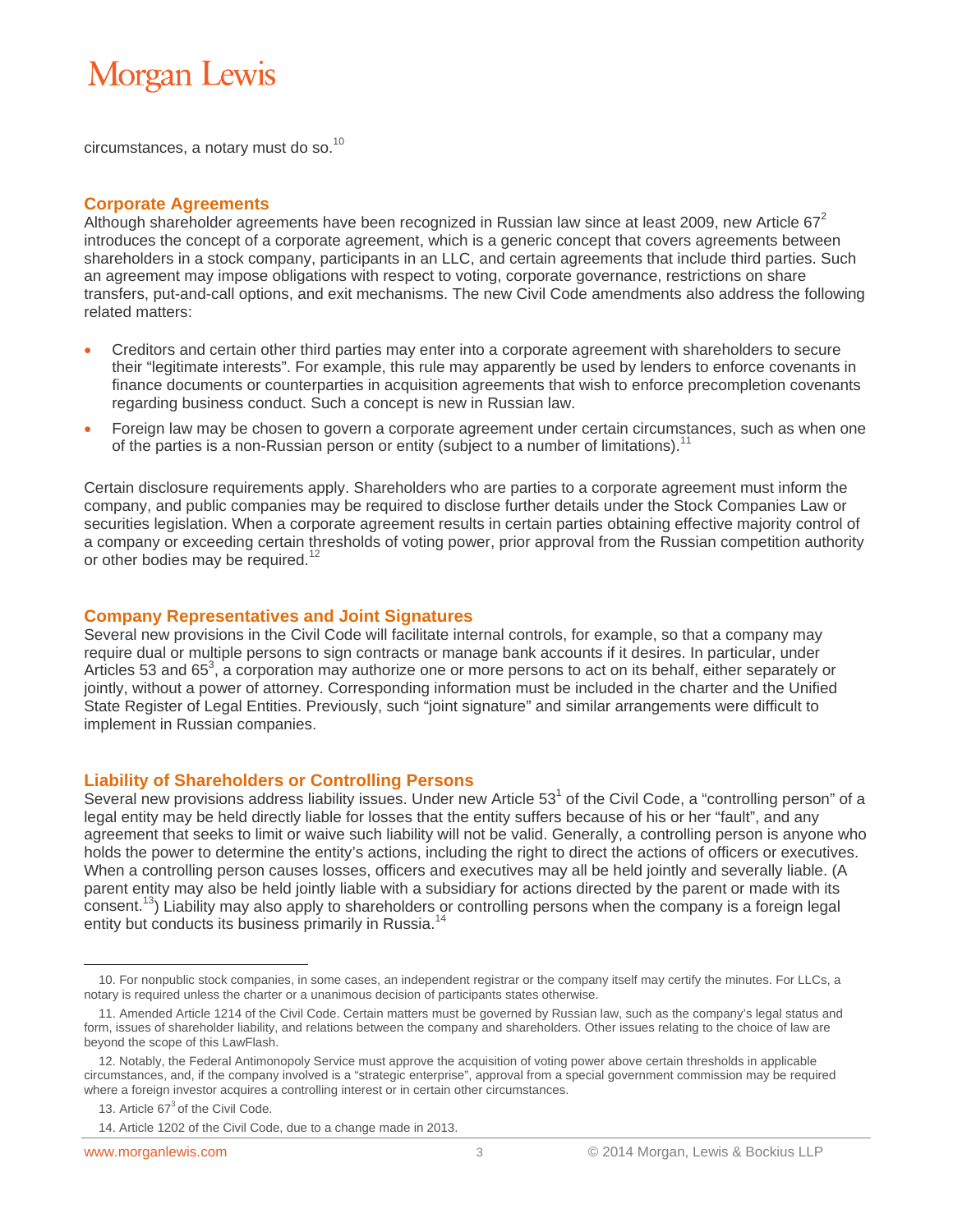#### **Liability of Officers and Directors**

Existing Russian company laws already address the potential liability of officers and directors.<sup>15</sup> New Article 53<sup>1</sup> clarifies that such liability may not be waived or avoided by agreement (such as a clause in an employment agreement) for actions not taken in good faith (and, for a public corporation, when the actions were not reasonable).

#### **Mandatory Audits**

All public and nonpublic stock companies must now have their annual financial statements reviewed by an independent, licensed auditor under Article  $67^1$ .

#### **Corporate Reorganizations**

Under amended Article 57, the means for reorganizing different types of entities have been streamlined, making it easier to merge or convert different types of companies. For example, a stock company may now be merged directly into an LLC; this was not previously possible without a cumbersome, multi-step process.

#### **Charter Capital**

New rules address the formation of charter capital for certain corporations. Company founders are required to pay in at least three-quarters of the initial charter capital before registration and must pay the balance within one year,<sup>16</sup> unless otherwise stated in specific company laws (which vary depending on the type of entity<sup>17</sup>). The minimum amount of charter capital must now be paid in cash.<sup>18</sup> (Such amounts have not changed: 10,000 Rubles for LLCs and 100,000 Rubles for stock companies [approximately USD277 and USD2,773, respectively]. Higher amounts apply for banks, insurance companies, and other regulated entities.)

#### **Contacts**

If you have any questions or would like more information on the issues discussed in this LawFlash, please contact any of the following Morgan Lewis lawyers:

#### **Moscow**

 $\overline{a}$ 

| Brian L. Zimbler | +7.495.212.2511 | bzimbler@morganlewis.com |
|------------------|-----------------|--------------------------|
| Vasilisa Strizh  | +7.495.212.2540 | vstrizh@morganlewis.com  |
| Roman A. Dashko  | +7.495.212.2517 | rdashko@morganlewis.com  |

#### About Morgan, Lewis & Bockius LLP

Founded in 1873, Morgan Lewis offers more than 1,600 legal professionals—including lawyers, patent agents, benefits advisers, regulatory scientists, and other specialists—in 25 offices across the United States, Europe, Asia, and the Middle East. The firm provides comprehensive litigation, corporate, transactional, regulatory, intellectual property, and labor and employment legal services to clients of all sizes—from globally established industry leaders to just-conceived start-ups. For more information about Morgan Lewis or its practices, please visit us online at www.morganlewis.com.

This LawFlash is provided as a general informational service to clients and friends of Morgan, Lewis & Bockius LLP. It should not be construed as, and does not constitute, legal advice on any specific matter, nor does this message create an attorney-client relationship. These materials may be considered **Attorney Advertising** in some jurisdictions. Please note that the prior results discussed in the material do not guarantee

<sup>15.</sup> For example, Article 71 of the Stock Companies Law.

<sup>16.</sup> Article  $66<sup>2</sup>$  of the Civil Code.

<sup>17.</sup> For stock companies, the rule has not changed: at least one-half is due within three months after registration and the balance within one year, under Article 34 of the Stock Companies Law. For LLCs, there is a new rule: full payment is due within four months after registration, under Article 16 of the LLC Law.

<sup>18.</sup> Article  $66<sup>2</sup>$  of the Civil Code.